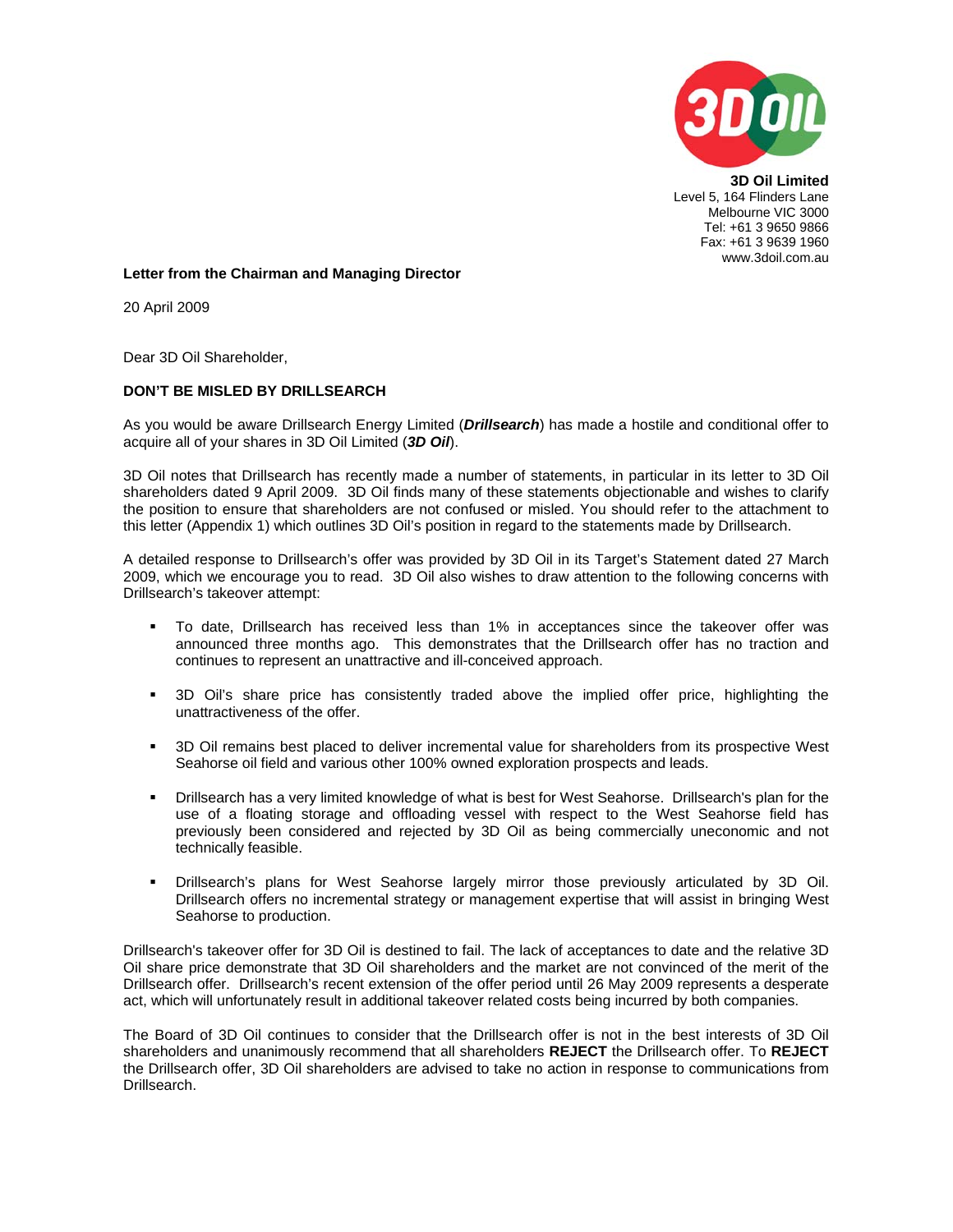Some of the key reasons why your Directors are recommending you **REJECT** the offer are set out below:

| $\mathbf{1}$   | 3D Oil has a<br>robust<br>strategy and<br>committed<br>management<br>$team -$<br><b>Drillsearch</b><br>is not the<br>right partner | 3D Oil is well placed to overcome the prevailing market conditions and execute<br>its strategy to enhance the company's asset base and unlock significant upside<br>value within 3D Oil.                                                                                                                                                     |
|----------------|------------------------------------------------------------------------------------------------------------------------------------|----------------------------------------------------------------------------------------------------------------------------------------------------------------------------------------------------------------------------------------------------------------------------------------------------------------------------------------------|
|                |                                                                                                                                    | 3D Oil's Melbourne based executive team (to be terminated by Drillsearch if the<br>٠<br>takeover is successful) has a vastly better understanding of your company's<br>assets and is better placed to manage 3D Oil.                                                                                                                         |
|                |                                                                                                                                    | Drillsearch does not have a working knowledge of 3D Oil's assets.<br>$\blacksquare$                                                                                                                                                                                                                                                          |
|                |                                                                                                                                    | Drillsearch has suffered from significant management instability in recent times.<br>٠<br>The abrupt resignation of Drillsearch's Managing Director, Mr David Williams,<br>arose from his concerns over the strategic merit in Drillsearch's offer for 3D Oil.<br>No announcement has yet been made regarding a replacement for Mr Williams. |
|                |                                                                                                                                    | Drillsearch also has limited offshore oil and gas experience relative to the<br>$\blacksquare$<br>experience of 3D Oil's team.                                                                                                                                                                                                               |
| $\overline{2}$ | <b>Superior</b><br>prospects                                                                                                       | 3D Oil has excellent future prospects. The company is committed to developing<br>٠<br>the West Seahorse oil field as a priority. The company is also seeking a partner<br>to drill the neighbouring Sea Lion prospect.                                                                                                                       |
|                |                                                                                                                                    | 3D Oil continues to advance its development plans for West Seahorse, whilst<br>$\blacksquare$<br>seeking alliances with suitable joint venture partners in order to bring the project<br>to production. The 3D Oil team remains focussed on delivering the best outcome<br>for 3D Oil shareholders.                                          |
|                |                                                                                                                                    | In addition, 3D Oil continues to progress its various 100% owned exploration<br>٠<br>activities. Progress has recently been made within the Vic/P57 permit with<br>identification of new leads, Lucifer and Kangafish; and at least nine significant<br>leads have been delineated by the new seismic data held for the T41-P permit.        |
|                |                                                                                                                                    | If you accept Drillsearch's offer you will be diluting your exposure to 3D Oil's<br>assets and significant upside potential.                                                                                                                                                                                                                 |
| 3              | Value not<br>recognised                                                                                                            | The Drillsearch offer significantly undervalues your 3D Oil shares.<br>٠                                                                                                                                                                                                                                                                     |
|                |                                                                                                                                    | 3D Oil has 2P reserves of 5.3 mmboe, more than double Drillsearch's reported<br>٠<br>2P reserves of 2.6 mmboe. 3D Oil will contribute at least 67% of the combined<br>2P Reserves, but 3D Oil shareholders will receive less than 33% ownership of<br>the merged group.                                                                      |
|                |                                                                                                                                    | 3D Oil has increased its reserves and contingent resources since Drillsearch<br>made its offer.                                                                                                                                                                                                                                              |
|                |                                                                                                                                    | The implied value of Drillsearch's offer represents a significant discount to the<br>٠<br>current 3D Oil share price.                                                                                                                                                                                                                        |
| 4              | <b>Offer</b><br>comprises<br>no cash                                                                                               | Drillsearch is offering all shares and no cash as consideration for your 3D Oil<br>٠<br>shares. You should be concerned about Drillsearch's future share price, which<br>has deteriorated by over 34% since 9 January 2009 <sup>1</sup> .                                                                                                    |

Yours sincerely,<br>C<sub>p</sub>sell Hompell attached

Campbell Horsfall **Noel Newell** 

**Chairman Managing Director** 

 1 Calculation period is from the closing price on 9 January 2009 (the trading day prior to Drillsearch disclosing its interest in 3D Oil) to the closing price on 16 April 2009.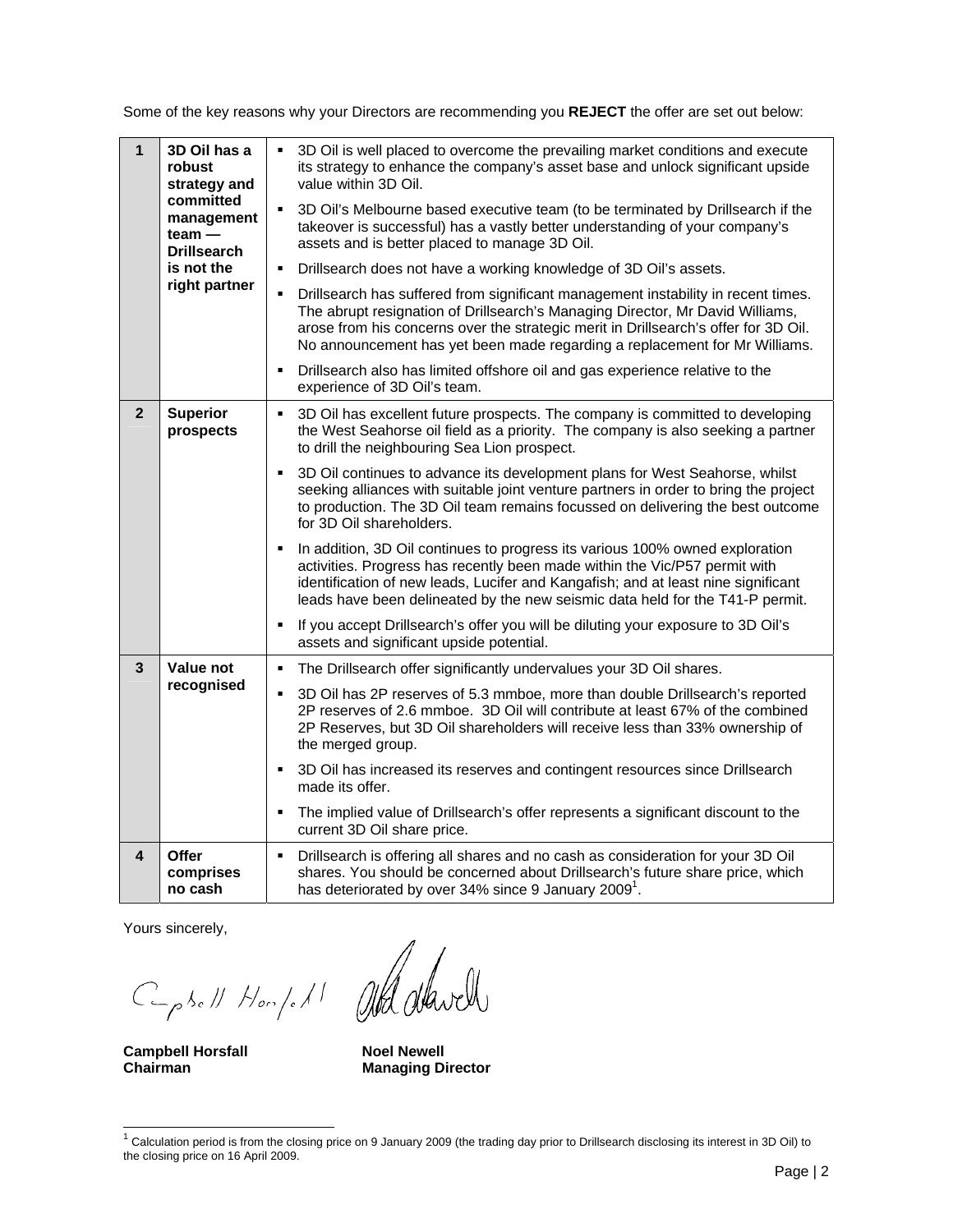## **APPENDIX 1: RECENT OBJECTIONABLE STATEMENTS MADE BY DRILLSERACH**

The following clarifying statements are made by 3D Oil in reference to recent Drillsearch statements, including its letter to 3D Oil shareholders dated 9 April 2009:

| Drillsearch's claims |                                                                                                                                      | 3D Oil's response                                                                                                                                                                                                                                                                                                         |
|----------------------|--------------------------------------------------------------------------------------------------------------------------------------|---------------------------------------------------------------------------------------------------------------------------------------------------------------------------------------------------------------------------------------------------------------------------------------------------------------------------|
| 1)<br>limited"       | "3D Oil's future prospects are                                                                                                       | 3D Oil has excellent future prospects - why else would Drillsearch<br>be seeking to buy 3D Oil?                                                                                                                                                                                                                           |
|                      |                                                                                                                                      | 3D Oil's immediate objective is to develop the highly prospective<br>West Seahorse oil field. In addition, 3D Oil continues to progress<br>its 100% owned exploration interests.                                                                                                                                          |
|                      |                                                                                                                                      | 3D Oil has substantial 2P reserves of 5.3 mmboe, holds a<br>٠<br>significant cash balance relative to its cash requirements and is<br>well positioned to add real shareholder value in the years ahead.                                                                                                                   |
|                      |                                                                                                                                      | In contrast, Drillsearch has lower 2P reserves of only 2.6 mmboe,<br>significant cash commitments going forward, questionable current<br>production economics and an unfocussed corporate strategy<br>involving taking various interests in numerous fields across<br>Australia as well as a listed subsidiary in Canada. |
| 2)                   | "3D Oil's strategy is to wait<br>for the crisis to pass"                                                                             | This is false. 3D Oil continues to advance its development plans<br>for West Seahorse in a challenging market and is actively seeking<br>alliances with suitable joint venture partners in order to maximise<br>value for shareholders.                                                                                   |
| 3)<br>fallen"        | "3D Oil's reserves and<br>contingent resources have                                                                                  | This statement is misleading. It selectively ignores 3D Oil's release<br>updating its reserves in August 2008. 3D Oil's reserves upgrade<br>announced in March 2009 is a material increase on these previous<br>reserves.                                                                                                 |
| 4)                   | "The status of 3D Oil's net<br>share of West Seahorse<br>reserves also is<br>unclearapproximately 15%<br>of the field's reserves lay | This statement is mischievous. 3D Oil's reserve and contingent<br>٠<br>resource estimates have consistently followed the guidelines set<br>forth by the Society of Petroleum Engineers, the World Petroleum<br>Council, the American Association of Petroleum Geologists and the<br><b>ASX Listing Rules.</b>             |
|                      | outside of permit VIC/P57"                                                                                                           | 3D Oil stands by its reserves statements.<br>٠                                                                                                                                                                                                                                                                            |
| 5)                   | "Without the share price<br>activity based on the<br>Drillsearch offer, Drillsearch<br>doubts whether there would                    | 3D Oil disagrees with this assertion. From 9 January 2009 (the day<br>٠<br>prior to Drillsearch announcing its interest in 3D Oil) to the close of<br>trade on 16 April 2009, 3D Oil's share price has increased by<br>approximately 8%.                                                                                  |
|                      | be natural buying support for<br>the 3D Oil shares if the<br>current offer lapsed"                                                   | During this period, 3D Oil has substantially increased its reserves<br>and the crude oil price has increased from approximately US\$40<br>bbl to approximately US\$50 bbl (ie an increase of 25%).                                                                                                                        |
|                      |                                                                                                                                      | Drillsearch's share price has declined by more than 34% over the<br>same time period.                                                                                                                                                                                                                                     |
| 6)                   | "Drillsearch is the right<br>partner to help 3D Oil"                                                                                 | This is incorrect. There are no operational or technical synergies<br>٠<br>achieved by combining 3D Oil with Drillsearch. Please refer to<br>point 1 of the accompanying letter.                                                                                                                                          |
| 7)                   | "it is usual market practice                                                                                                         | This claim is incorrect.                                                                                                                                                                                                                                                                                                  |
|                      | for the board of a target<br>company to[apply] to the                                                                                | The ASX has advised 3D Oil in writing that any such application<br>made now would be unlikely to succeed.                                                                                                                                                                                                                 |
|                      | ASX for a release from the<br>escrow agreements"<br>"The Board of Drillsearch is<br>concerned that the Board of                      | Drillsearch's claim as to the 3D Oil Board failing to act in<br>shareholders' best interests is outrageous. ASX has advised 3D<br>Oil in writing that it has no reason to believe this to be the case as<br>far as ASX escrow is concerned.                                                                               |
|                      | 3D Oil is not acting in the                                                                                                          |                                                                                                                                                                                                                                                                                                                           |